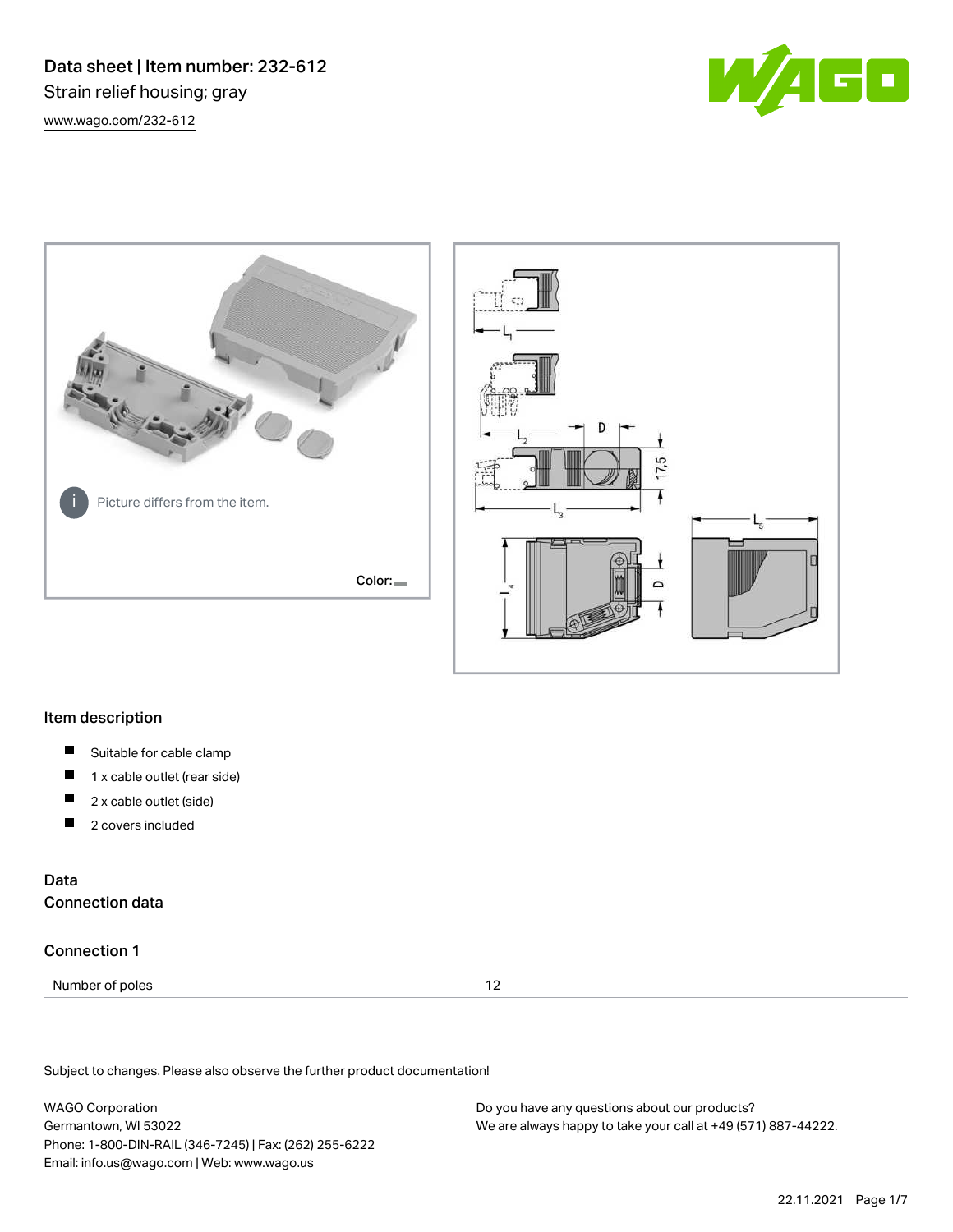

# Physical data

| Pin spacing | 5 mm / 0.197 inch    |
|-------------|----------------------|
| Width       | 63 mm / 2.48 inch    |
| Height      | 17.5 mm / 0.689 inch |
| Depth       | 54 mm / 2.126 inch   |
|             |                      |

### Mechanical data

for standard male and female connectors

# Material data

| Color                       | gray              |
|-----------------------------|-------------------|
| Insulation material         | Polyamide (PA66)  |
| Flammability class per UL94 | V0                |
| Fire load                   | 0.49 MJ           |
| Weight                      | 16.3 <sub>g</sub> |

# Commercial data

| Product Group         | 3 (Multi Conn. System) |
|-----------------------|------------------------|
| PU (SPU)              | 25 Stück               |
| Packaging type        | box                    |
| Country of origin     | DE                     |
| <b>GTIN</b>           | 4017332283076          |
| Customs tariff number | 8538908160             |

# Approvals / Certificates

### Country specific Approvals

| Logo | Approval                                            | <b>Additional Approval Text</b> | Certificate<br>name |
|------|-----------------------------------------------------|---------------------------------|---------------------|
|      | <b>CSA</b><br>DEKRA Certification B.V.              | C <sub>22.2</sub>               | 1466354             |
| EMA  | <b>KEMA/KEUR</b><br><b>DEKRA Certification B.V.</b> | EN 61984                        | 2190761.01          |

Subject to changes. Please also observe the further product documentation!

| <b>WAGO Corporation</b>                                | Do you have any questions about our products?                 |
|--------------------------------------------------------|---------------------------------------------------------------|
| Germantown, WI 53022                                   | We are always happy to take your call at +49 (571) 887-44222. |
| Phone: 1-800-DIN-RAIL (346-7245)   Fax: (262) 255-6222 |                                                               |
| Email: info.us@wago.com   Web: www.wago.us             |                                                               |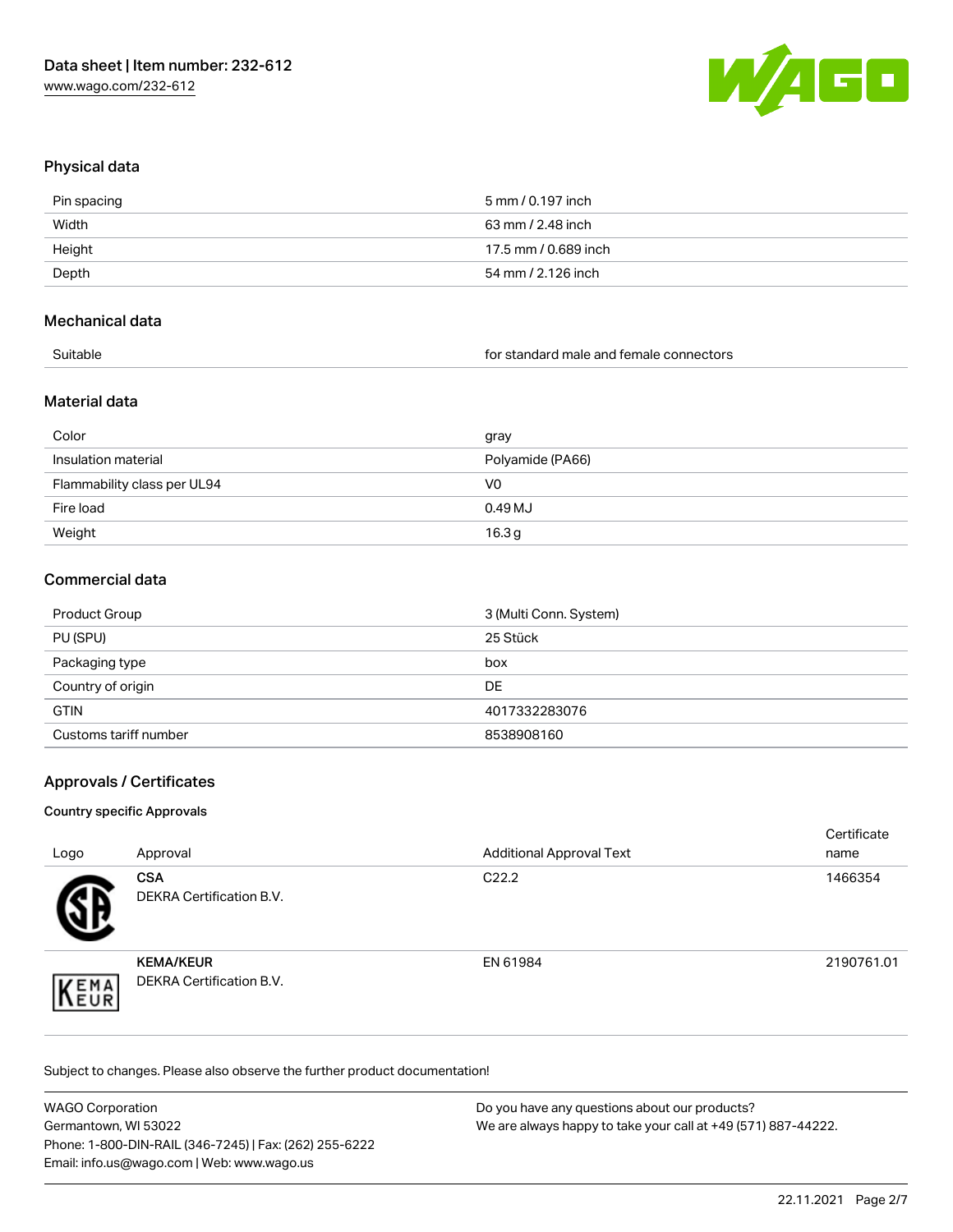

| - 17<br>AL |
|------------|
|------------|

| Logo                              | Approval                                  | <b>Additional Approval Text</b> | Certificate<br>name              |
|-----------------------------------|-------------------------------------------|---------------------------------|----------------------------------|
| ABS<br><b>SONA June</b><br>$-701$ | <b>ABS</b><br>American Bureau of Shipping | $\overline{\phantom{0}}$        | 19-<br>HG15869876-<br><b>PDA</b> |

### UL-Approvals

| Logo                  | Approval                             | <b>Additional Approval Text</b> | Certificate<br>name |
|-----------------------|--------------------------------------|---------------------------------|---------------------|
| $\boldsymbol{\theta}$ | UL<br>Underwriters Laboratories Inc. | <b>UL 1059</b>                  | E45172              |
|                       | UR<br>Underwriters Laboratories Inc. | <b>UL 1977</b>                  | E45171              |

# Optional accessories

### Marking accessories

| Marker |                                                                                                                                               |                                       |
|--------|-----------------------------------------------------------------------------------------------------------------------------------------------|---------------------------------------|
|        | Item no.: 2009-115/000-002<br>WMB-Inline; for Smart Printer; 1500 pieces on roll; stretchable 5 - 5.2 mm; plain; snap-on type; yellow         | www.wago.com/2009-115<br>/000-002     |
|        | Item no.: 2009-115/000-007<br>WMB-Inline; for Smart Printer; 1500 pieces on roll; stretchable 5 - 5.2 mm; plain; snap-on type; gray           | www.wago.com/2009-115<br>/000-007     |
|        | Item no.: 2009-115/000-017<br>WMB-Inline; for Smart Printer; 1500 pieces on roll; stretchable 5 - 5.2 mm; plain; snap-on type; light<br>green | www.wago.com/2009-115<br>/000-017     |
|        | Item no.: 2009-115/000-023<br>WMB-Inline; for Smart Printer; 1500 pieces on roll; stretchable 5 - 5.2 mm; plain; snap-on type; green          | www.wago.com/2009-115<br>/000-023     |
|        | Item no.: 2009-115/000-024<br>WMB-Inline; for Smart Printer; 1500 pieces on roll; stretchable 5 - 5.2 mm; plain; snap-on type; violet         | www.wago.com/2009-115<br>$/000 - 024$ |

Subject to changes. Please also observe the further product documentation!

| <b>WAGO Corporation</b>                                | Do you have any questions about our products?                 |
|--------------------------------------------------------|---------------------------------------------------------------|
| Germantown, WI 53022                                   | We are always happy to take your call at +49 (571) 887-44222. |
| Phone: 1-800-DIN-RAIL (346-7245)   Fax: (262) 255-6222 |                                                               |
| Email: info.us@wago.com   Web: www.wago.us             |                                                               |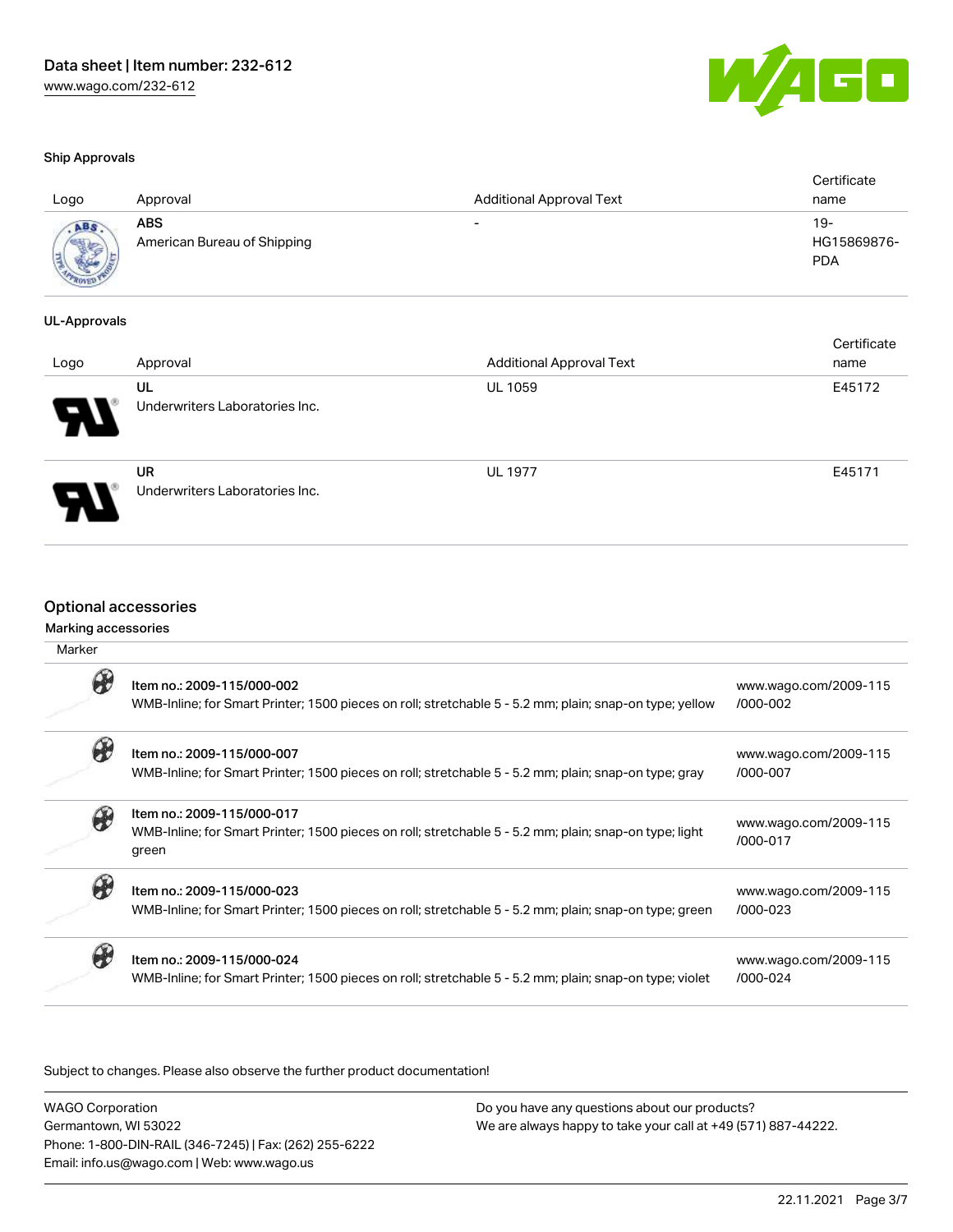# Data sheet | Item number: 232-612

[www.wago.com/232-612](http://www.wago.com/232-612)



[www.wago.com/2009-115](http://www.wago.com/2009-115)



#### Item no.: 2009-115

WMB-Inline; for Smart Printer; 1500 pieces on roll; stretchable 5 - 5.2 mm; plain; snap-on type; white



#### Item no.: 793-5501/000-007

WMB marking card; as card; for terminal block width 5 - 17.5 mm; stretchable 5 - 5.2 mm; plain; snap-on type; gray [www.wago.com/793-5501](http://www.wago.com/793-5501/000-007) [/000-007](http://www.wago.com/793-5501/000-007)



### Item no.: 793-5501/000-012

WMB marking card; as card; for terminal block width 5 - 17.5 mm; stretchable 5 - 5.2 mm; plain; snap-on type; orange [www.wago.com/793-5501](http://www.wago.com/793-5501/000-012) [/000-012](http://www.wago.com/793-5501/000-012)



### Item no.: 793-5501/000-014

WMB marking card; as card; for terminal block width 5 - 17.5 mm; stretchable 5 - 5.2 mm; plain; snap-on type; brown [www.wago.com/793-5501](http://www.wago.com/793-5501/000-014) [/000-014](http://www.wago.com/793-5501/000-014)



#### Item no.: 793-5501/000-017

WMB marking card; as card; for terminal block width 5 - 17.5 mm; stretchable 5 - 5.2 mm; plain; snap-on type; green [www.wago.com/793-5501](http://www.wago.com/793-5501/000-017) [/000-017](http://www.wago.com/793-5501/000-017)



### Item no.: 793-5501/000-023

WMB marking card; as card; for terminal block width 5 - 17.5 mm; stretchable 5 - 5.2 mm; plain; snap-on [/000-023](http://www.wago.com/793-5501/000-023) type; light green [www.wago.com/793-5501](http://www.wago.com/793-5501/000-023)



理府相相伴

用电视电视

「軽い動物」

# Item no.: 793-5501/000-024

WMB marking card; as card; for terminal block width 5 - 17.5 mm; stretchable 5 - 5.2 mm; plain; snap-on type; violet [www.wago.com/793-5501](http://www.wago.com/793-5501/000-024) [/000-024](http://www.wago.com/793-5501/000-024)

| 11<br>111<br><b>ELLIST</b><br>$\frac{1}{2}$           | Item no.: 793-501/000-002<br>WMB marking card; as card; not stretchable; plain; snap-on type; yellow      | www.wago.com/793-501<br>$/000 - 002$ |
|-------------------------------------------------------|-----------------------------------------------------------------------------------------------------------|--------------------------------------|
| <b>TELE</b><br>111<br><b>ELLIST</b><br><b>TRITITI</b> | Item no.: 793-501/000-007<br>WMB marking card; as card; not stretchable; plain; snap-on type; gray        | www.wago.com/793-501<br>/000-007     |
| 11<br>111<br><b>ELLINE</b><br><b>TRATIFICA</b>        | Item no.: 793-501/000-017<br>WMB marking card; as card; not stretchable; plain; snap-on type; light green | www.wago.com/793-501<br>/000-017     |

| ۰ |
|---|
|   |
|   |
|   |
|   |

Item no.: 793-501/000-012

WMB marking card; as card; not stretchable; plain; snap-on type; orange

[www.wago.com/793-501](http://www.wago.com/793-501/000-012) [/000-012](http://www.wago.com/793-501/000-012)

Subject to changes. Please also observe the further product documentation!

WAGO Corporation Germantown, WI 53022 Phone: 1-800-DIN-RAIL (346-7245) | Fax: (262) 255-6222 Email: info.us@wago.com | Web: www.wago.us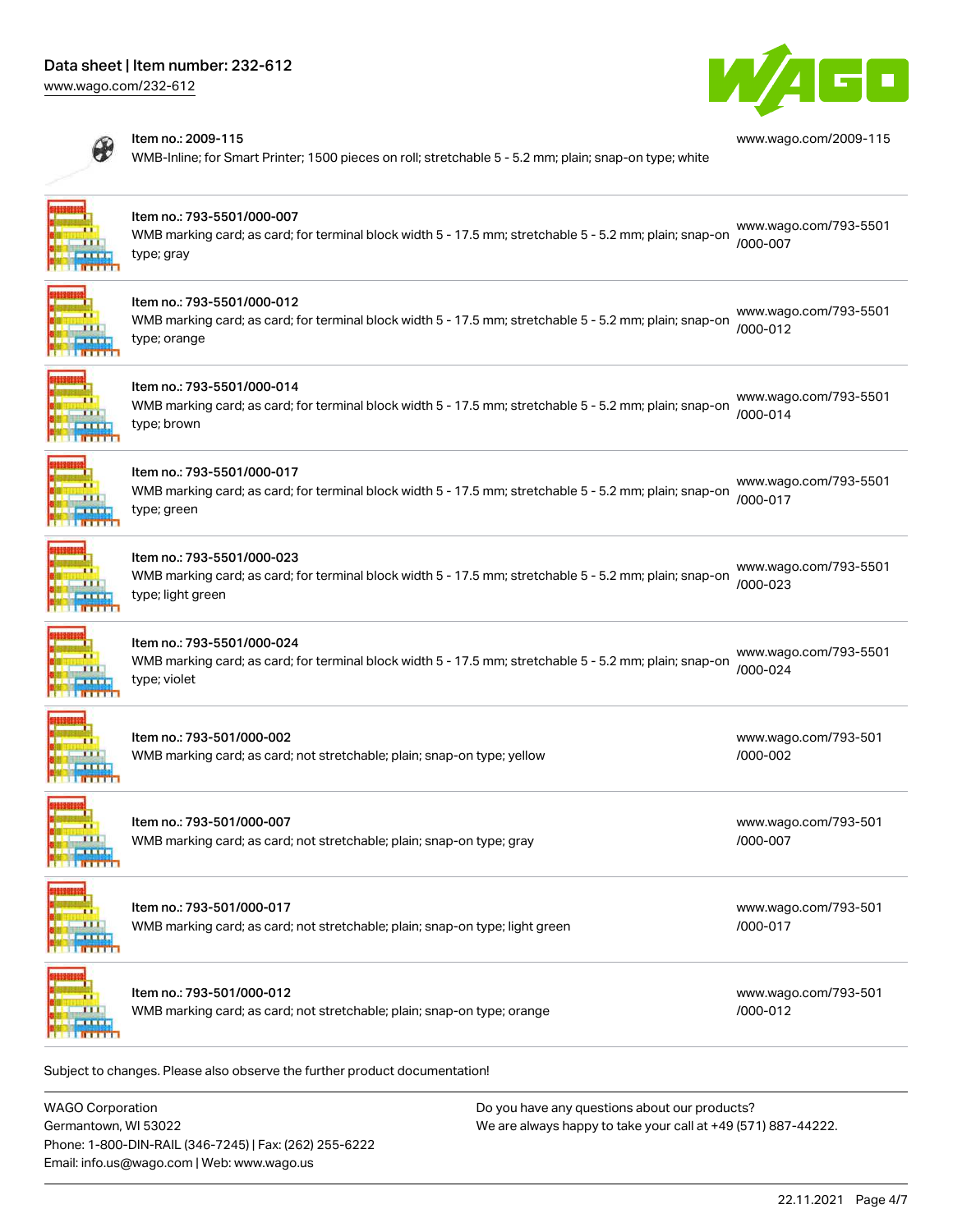# Data sheet | Item number: 232-612

[www.wago.com/232-612](http://www.wago.com/232-612)



|                              | Item no.: 793-501/000-023<br>WMB marking card; as card; not stretchable; plain; snap-on type; green                                                                | www.wago.com/793-501<br>/000-023  |
|------------------------------|--------------------------------------------------------------------------------------------------------------------------------------------------------------------|-----------------------------------|
|                              | Item no.: 793-501/000-006<br>WMB marking card; as card; not stretchable; plain; snap-on type; blue                                                                 | www.wago.com/793-501<br>/000-006  |
|                              | Item no.: 793-501/000-005<br>WMB marking card; as card; not stretchable; plain; snap-on type; red                                                                  | www.wago.com/793-501<br>/000-005  |
|                              | Item no.: 793-501<br>WMB marking card; as card; not stretchable; plain; snap-on type; white                                                                        | www.wago.com/793-501              |
|                              | Item no.: 793-501/000-024<br>WMB marking card; as card; not stretchable; plain; snap-on type; violet                                                               | www.wago.com/793-501<br>/000-024  |
|                              | Item no.: 793-5501/000-005<br>WMB marking card; as card; for terminal block width 5 - 17.5 mm; stretchable 5 - 5.2 mm; plain; snap-on<br>type; red                 | www.wago.com/793-5501<br>/000-005 |
|                              | Item no.: 793-5501/000-002<br>WMB marking card; as card; for terminal block width 5 - 17.5 mm; stretchable 5 - 5.2 mm; plain; snap-on<br>type; yellow              | www.wago.com/793-5501<br>/000-002 |
|                              | Item no.: 793-5501/000-006<br>WMB marking card; as card; for terminal block width 5 - 17.5 mm; stretchable 5 - 5.2 mm; plain; snap-on<br>type; blue                | www.wago.com/793-5501<br>/000-006 |
|                              | Item no.: 793-5501<br>WMB marking card; as card; for terminal block width 5 - 17.5 mm; stretchable 5 - 5.2 mm; plain; snap-on www.wago.com/793-5501<br>type; white |                                   |
| Æ                            | Item no.: 2009-115/000-012<br>WMB-Inline; for Smart Printer; 1500 pieces on roll; stretchable 5 - 5.2 mm; plain; snap-on type; orange                              | www.wago.com/2009-115<br>/000-012 |
| $\partial\!\!\!\!{}^{\circ}$ | Item no.: 2009-115/000-006<br>WMB-Inline; for Smart Printer; 1500 pieces on roll; stretchable 5 - 5.2 mm; plain; snap-on type; blue                                | www.wago.com/2009-115<br>/000-006 |
| <b>Strain relief</b>         |                                                                                                                                                                    |                                   |
| Mounting accessories         |                                                                                                                                                                    |                                   |
|                              |                                                                                                                                                                    |                                   |

Subject to changes. Please also observe the further product documentation!

WAGO Corporation Germantown, WI 53022 Phone: 1-800-DIN-RAIL (346-7245) | Fax: (262) 255-6222 Email: info.us@wago.com | Web: www.wago.us Do you have any questions about our products? We are always happy to take your call at +49 (571) 887-44222.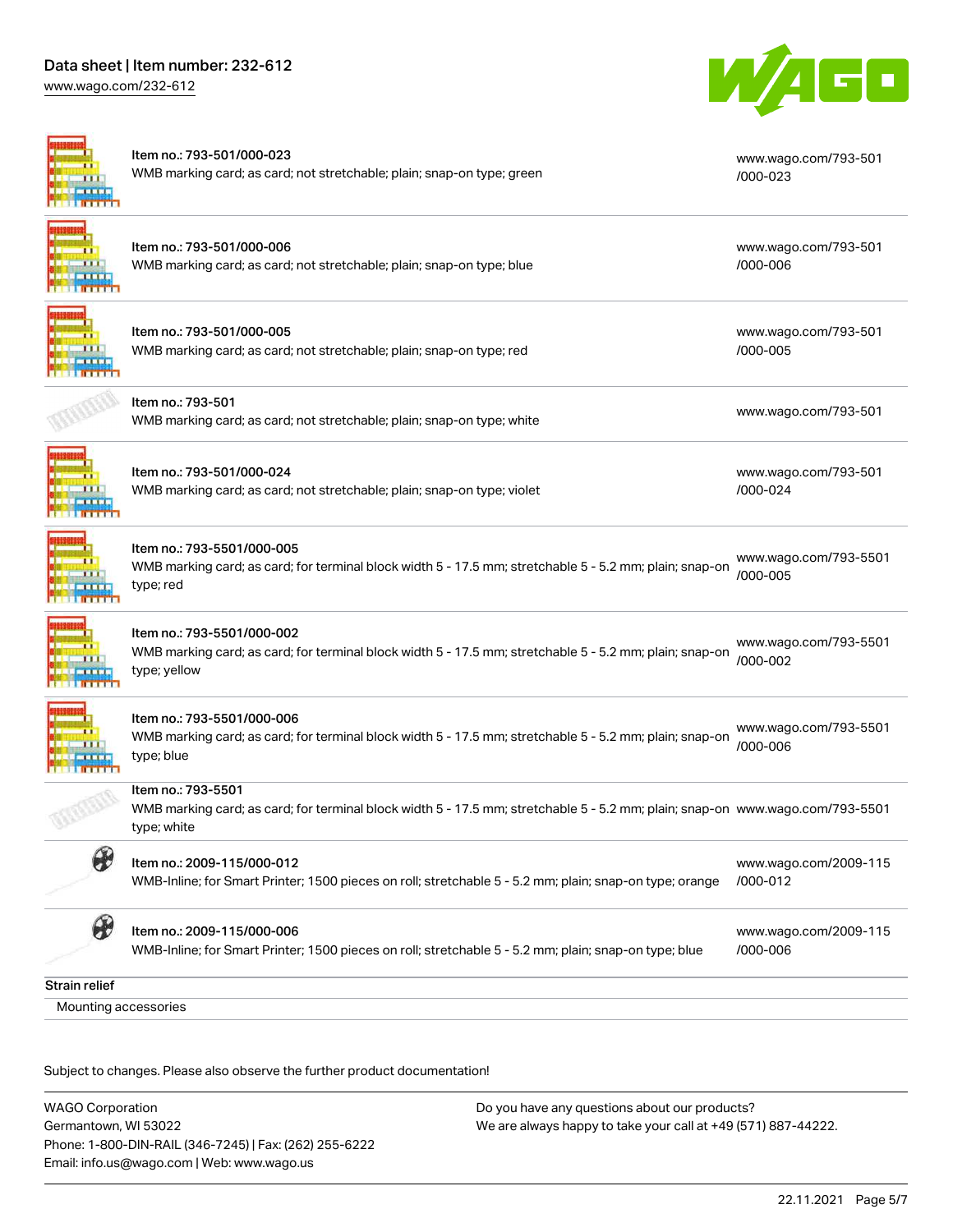# Data sheet | Item number: 232-612

[www.wago.com/232-612](http://www.wago.com/232-612)



[www.wago.com/209-174](http://www.wago.com/209-174)



#### Item no.: 209-174

Cable clamp; for strain relief; 7 or more poles

| <b>Mounting</b>               |                                                                     |                      |               |          |
|-------------------------------|---------------------------------------------------------------------|----------------------|---------------|----------|
|                               | Mounting accessories                                                |                      |               |          |
|                               | Item no.: 209-173<br>Fixing screw; for cable clamp; 7 or more poles | www.wago.com/209-173 |               |          |
| <b>Downloads</b>              |                                                                     |                      |               |          |
| Documentation                 |                                                                     |                      |               |          |
| <b>Additional Information</b> |                                                                     |                      |               |          |
| Technical explanations        |                                                                     | 2019 Apr 3           | pdf<br>2.0 MB | Download |
| <b>CAD</b> files              |                                                                     |                      |               |          |
| <b>CAE</b> data               |                                                                     |                      |               |          |
|                               | EPLAN Data Portal 232-612                                           |                      | URL           | Download |
|                               | <b>Environmental Product Compliance</b>                             |                      |               |          |
| <b>Compliance Search</b>      |                                                                     |                      |               |          |
|                               | Environmental Product Compliance 232-612                            |                      | <b>URL</b>    | Download |
|                               | Strain relief housing; gray                                         |                      |               |          |

### Installation Notes

Installation

Subject to changes. Please also observe the further product documentation!

WAGO Corporation Germantown, WI 53022 Phone: 1-800-DIN-RAIL (346-7245) | Fax: (262) 255-6222 Email: info.us@wago.com | Web: www.wago.us